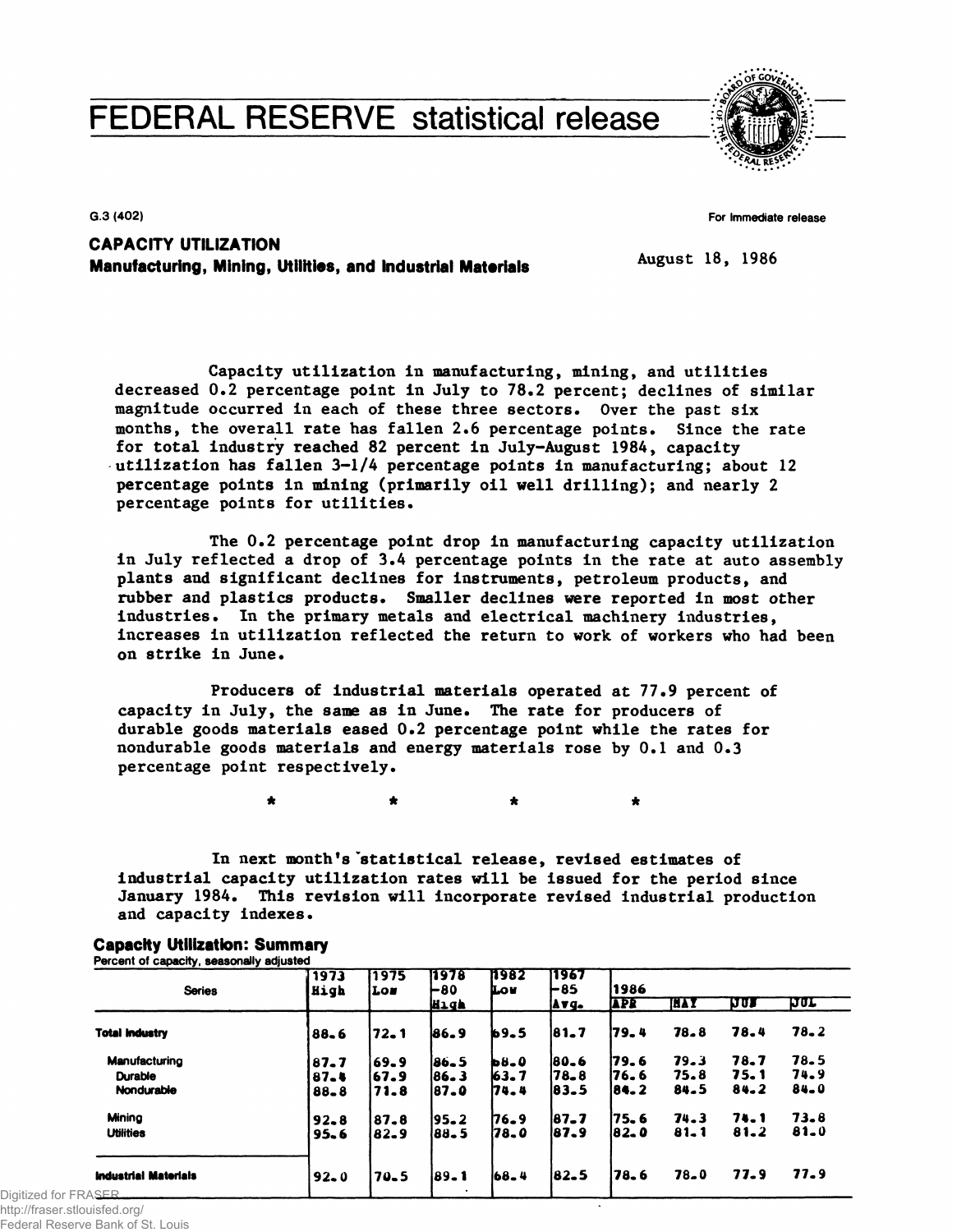# **CAPACITY UTILIZATION**



Digitized for FRASER http://fraser.stlouisfed.org/ Federal Reserve Bank of St. Louis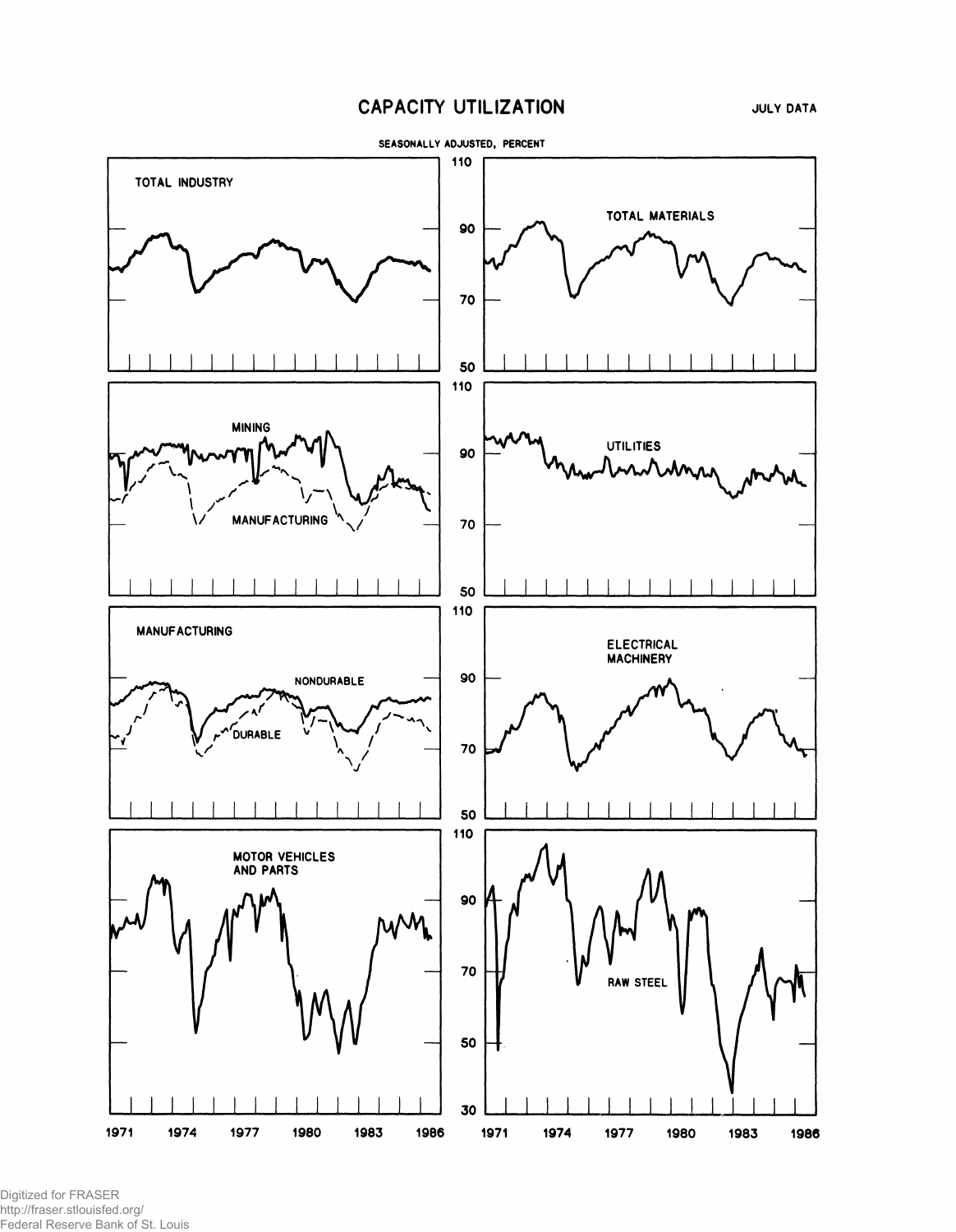### **MANUFACTURING, MINING AND UTILITIES**

### **Table 1**

**Capacity Utilization**<br><u>Monthly, seasonally adjusted, percent of capacity</u>

|                                  |           | 1973 1 1975 1 |           | $1970$ 1982 1 | $1967$ T  | 19851     |          |            |                  |          |            |            |            |          |               |  |
|----------------------------------|-----------|---------------|-----------|---------------|-----------|-----------|----------|------------|------------------|----------|------------|------------|------------|----------|---------------|--|
| <b>Series</b>                    | High      | Lou           | $-80$     | Low           | $-85$     | JUL       | 1985     |            | 1986             |          |            |            |            |          |               |  |
|                                  |           |               | High      |               | Avg.      |           | NO V     | <b>DEC</b> | <b>JAN</b>       | FEB 1    | <b>HAR</b> | <b>APR</b> | <b>HAY</b> | JUN I    | JUL           |  |
|                                  |           |               |           |               |           |           |          |            |                  |          |            |            |            |          |               |  |
| Total Industry                   | 88-61     | $72 - 11$     | 86.91     | 69.51         | $81 - 71$ | 80.21     | $80 - 3$ | 80.71      | $80 - 8$         | 79.9     | 79.0       | $79 - 4$   | 78.8       | 78.4     | 78.2          |  |
| Manufacturing                    | $87 - 71$ | 69.91         | 80.51     | 66.01         | 80.61     | 80.11     | $80 - 2$ | 80.41      | $80 - 7$         | 79.8     | 79.1       | 79.6       | 79.3       | 78.7     | 78.5          |  |
| Primary processing               | 91.91     | 68.31         | 89.11     | 65.11         | 81.71     | 82.31     | 83.0     | 83.31 84.8 |                  | 83.9     | 82.9       | $83 - 2$   | 83.3       |          | $82.6$ 82.6   |  |
| Advanced processing              | 86.01     | 71.11         | 85.11     | 69.51         | $80 - 21$ | 79.11     | 79.0     |            | 79.01 78.8       | 78.1     | 77.2       | 78.0       | 77.6       |          | $76.9$ $76.7$ |  |
| Durable manufacturing            | 87.41     | 67.91         | 80.31     | 63.71         | 78.81     | 78.01     | 77.9     |            | $78.11$ $78.2$   | 77.3     | 76.3       | 76.6       | $75 - 8$   | 75.1     | 74.9          |  |
| Stone, clay and glass products   | 89.31     | 67.11         | 86.61     | 62.91         | 77.71     | 80.61     | 79.9     | 81.91 83.1 |                  | 82.0     | 82.6       | 83.5       | $82 - 7$   | $83 - 3$ |               |  |
| Primary metals                   | 101.91    | 67.01         | 97.11     | 45.81         | 80.21     | 71.51     | $76 - 0$ | 74.31 77.3 |                  | 73.7     | 70.8       | 71.6       | 69.5       | 66.7     | 67.6          |  |
| Iron and steel, subtotal         | 105.81    | 66.61         | 100.31    | 37.61         | 79.41     | 66.11     | 72.9     |            | 69.91 73.4       | $68 - 2$ | 63.5       | 64.4       | 60.8       | $58 - 5$ |               |  |
| Nonferrous metals, subtotal      | 95.61     | $62 - 11$     | $91 - 11$ | $60 - 81$     | 81.31     | $80 - 21$ | $80 - 9$ |            | 81.3183.6        | $82 - 4$ | $82 - 3$   | $82 - 8$   | 83.2       | 79.5     |               |  |
| <b>Fabricated metal products</b> | 85.01     | 64.71         | 87.41     | 61.31         | 77.91     | 80.51     | 80.9     |            | $81 - 51 81 - 9$ | 81.9     | 81.2       | $80 - 5$   | $80 - 3$   | $80 - 1$ | 79.7          |  |
| Nonelectrical machinery          | 89.01     | 68.21         | 86.01     | 62.91         | 78.51     | $75 - 21$ | 73.0     |            | 72.9172.8        | 71.8     | 70.9       | 70.2       | $69 - 8$   | 68.8     | 68.5          |  |
| <b>Electrical machinery</b>      | $85 - 71$ | $63 - 71$     | 89.91     | 66.91         | 78.31     | 71.91     | 72.0     |            | 73.0171.1        | 69.8     | 69.7       | 70.0       | 69.5       | 67.9     | 68.5          |  |
| Motor vehicles and parts         | 97.11     | $52 - 71$     | 93.31     | 47.01         | 78.01     | 83.61     | 83.5     |            | $83 - 91 85 - 3$ | $85 - 0$ | $79 - 4$   | $82 - 1$   | 78.9       | $80 - 1$ | 79.3          |  |
| <b>Automobiles</b>               | 91.81     | 43.71         | $93 - 31$ | $36 - 61$     | 76.71     | 82.21     | 75.8     |            | $79 - 41 82 - 2$ | 85.1     | 75.7       | 80.4       | 75.3       |          | 79.5. 76.1    |  |
| Aerospace and misc. trans. eqp.  | 77.01     | 69.61         | 87.11     | 70.71         | 76.61     | 85.01     | $87 - 6$ |            | $87.21$ $88.1$   | $86 - 8$ | 87.2       | 88.5       | 88.1       |          | 88.0.87.5     |  |
| <b>Instruments</b>               | 89.21     | 74.91         | 88.91     | 77.81         | $83 - 41$ | $83 - 41$ | 82.0     |            | 81.61 81.6       | 81.7     | 81.9       | 81.6       | $80 - 7$   | 80.6     | 79.3          |  |
| Other durables                   | 87.71     | 69.01         | 81.01     | 69.11         | 81.81     | $83 - 21$ | 83.2     |            | $83.21$ $83.8$   | 83.2     | 83.1       | $83 - 4$   | 83.5       | 82.6     | $82 - 2$      |  |
|                                  |           |               |           |               |           |           |          |            |                  |          |            |            |            |          |               |  |
| Nondurable manufacturing         | 88.81     | 71.81         | 87.01     | 74.41         | 83.51     | 83.31     | 83.6     |            | 83.91 84.4       | 83.8     | 83.5       | 84.2       | 84.5       | $84 - 2$ | 84.0          |  |
| Food and kindred products        | 85.81     | 77.61         | 85.11     | 76.51         | 82.41     | 80.21     | 78.8     |            | $79.31$ $79.4$   | 79.6     | 78.9       | 79.3       | 79.7       | 79.0     |               |  |
| <b>Textile mill products</b>     | 92.11     | 58.91         | 88.31     | 70.61         | 84.51     | 84.71     | 87.7     |            | 86.31 87.1       | 89.5     | 87.9       | 89.3       | $89 - 8$   | $90 - 2$ |               |  |
| Paper and products               | 95.61     | $67 - 71$     | 92.71     | 80.81         | 88.41     | 92.41     | $91 - 2$ |            | $93.91$ $94.3$   | $93 - 4$ | 93.2       | 93.4       | $93 - 4$   | 94.4     |               |  |
| Chemicals and products           | 88.61     | 69.21         | 82.91     | 67.61         | 78.71     | 78.01     | 78.4     |            | $78.51$ $79.6$   | 79.7     | 79.7       | $80 - 2$   | $80 - 0$   | 79.7     |               |  |
| Petroleum products               | 99.61     | $83 - 71$     | 91.71     | 69.71         | $87 - 71$ | 86.71     | 86.5     |            | 88.11 92.1       | 88.0     | 87.5       | $91 - 0$   | 94.4       | 91.5     | 90.8          |  |
| Rubber and plastics products     | 97.51     | 59.51         | 89.41     | 71.21         | 84.61     | 86.01     | 87.4     |            | 86.81 86.7       | 86.4     | $85 - 1$   | 84.0       | 84.8       | 84.8     |               |  |
| Other nondurables                | $86 - 41$ | 72.31         | 92.41     | 78.91         | 86.11     | 86.81     | $88 - 6$ |            | 88.31 88.1       | 80.0     | 86.5       | 88.1       | 88.0       | 87.9     | 87.7          |  |
| Mining                           | $92 - 81$ | 87.81         | $95 - 21$ | 76.91         | $87 - 71$ | 81.21     | 79.7     | 80.01      | 80.0             | $78 - 4$ | 76.4       | 75.6       | 74.3       | $74 - 1$ | 73.8          |  |
| <b>Utilities</b>                 | 95.61     | 82.91         | 88.51     | 78.01         | 87.91     | 81.91     | $82 - 3$ |            | $85 - 31 83 - 8$ | $82 - 1$ | $81 - 8$   | 82.0       | $81 - 1$   | $81 - 2$ | 81.0          |  |
| <b>Electric utilities</b>        | 98.71     | 83.01         | 87.61     | 78.21         | 88.71     | 81.01     | $80 - 8$ |            | $84 - 41 81 - 2$ | $80 - 1$ | $80 - 9$   | $82 - 3$   | 81.5       | 81.6     | 81.5          |  |
|                                  |           |               |           |               |           |           |          |            |                  |          |            |            |            |          |               |  |

### **Table 2**

**Output, Capacity, and Capacity Utilization** 

| Quarterly, seasonally adjusted   |          |                |               |            |                                  |    |                                 |    |            |                                 |          |                             |                    |                    |          |  |  |
|----------------------------------|----------|----------------|---------------|------------|----------------------------------|----|---------------------------------|----|------------|---------------------------------|----------|-----------------------------|--------------------|--------------------|----------|--|--|
|                                  |          |                | <b>OUTPUT</b> |            |                                  |    | <b>CAPACITY</b><br>1985<br>1986 |    |            |                                 |          | UTILIZATION<br>1985<br>1986 |                    |                    |          |  |  |
| <b>Series</b>                    | 1985     |                |               | 1986       |                                  |    |                                 |    |            |                                 |          |                             |                    |                    | 02       |  |  |
|                                  | 02       | Q3             | 04            | $^{\circ}$ | 02                               | 02 | Q3                              | 94 | $^{\circ}$ | 92                              | ٥z       | 03                          | 04                 | 01                 |          |  |  |
| <b>Total Industry</b>            |          |                |               |            | 124.2 124.8 125.41125.6 124.71   |    |                                 |    |            | 154.0 155.1 156.21157.2 158.11  | $80 - 7$ | $80 - 5$                    | $80 - 31$ 79.9     |                    | 78.9     |  |  |
| Manufacturing                    |          |                |               |            | 126.6 127.6 128.21128.9 128.61   |    |                                 |    |            | 157.7 158.9 160.21161.3 162.41  | $80 - 3$ | $80 - 3$                    |                    | 80.01 79.9 79.2    |          |  |  |
| Primary processing               |          |                |               |            | 108.1 109.5 110.41111.7 110.91   |    |                                 |    |            | 132.0 132.4 132.81133.2 133.61  | 81.9     | 82.7                        | $83 - 11$ $83 - 8$ |                    | 83.0     |  |  |
| Advanced processing              |          |                |               |            | 137.9 138.6 139.01139.1 139.31   |    |                                 |    |            | 173.2 174.9 176.71 178.3 179.71 | 79.6     | 79.2                        | 78.71 78.0         |                    | 77.5     |  |  |
| Durable manufacturing            |          |                |               |            | 127.9 128.5 128.9 129.1 127.4    |    |                                 |    |            | 163.1 164.5 165.81167.0 168.11  | 78.5     | 78.1                        | $77.71$ $77.3$     |                    | 75.8     |  |  |
| Stone, clay and glass products   |          |                |               |            | $115.6$ 115.8 116.3(119.7 121.2) |    |                                 |    |            | 142.3 143.2 144.11144.9 145.81  | 81.2     | 80.9                        | $80 - 71$ $82 - 6$ |                    | 83.2     |  |  |
| <b>Primary metals</b>            | 78.7     | 80.4           |               | 82.81 81.0 | 75.41                            |    |                                 |    |            | 110.8 110.4 110.01109.5 108.91  | 71.0     | 72.9                        | $75.21$ $73.9$     |                    | 69.3     |  |  |
| Iron and steel, subtotal         | $68 - 3$ | 70.0           |               | 73.91 70.1 | 62.11                            |    |                                 |    |            | 104.3 103.8 103.31102.5 101.51  | $65 - 5$ | b7.4                        | 71.6168.3          |                    | 61.2     |  |  |
| Nonferrous metals, subtotal      |          | $98.3$ $100.2$ |               |            | 99.51101.7 100.51                |    |                                 |    |            | 122.9 122.9 122.81122.8 122.91  | $80 - 0$ | 81.5                        | 81.01 82.8         |                    | 81.8     |  |  |
| <b>Fabricated metal products</b> |          |                |               |            | 108.3 107.5 108.41109.1 107.31   |    |                                 |    |            | 133.2 133.3 133.4 133.5 133.61  | $81 - 3$ | $80 - 7$                    | $81.21$ $81.7$     |                    | 80.3     |  |  |
| Nonelectrical machinery          |          |                |               |            | 147.9 147.7 144.91144.6 141.21   |    |                                 |    |            | 194.3 196.9 199.41201.4 202.81  | 76.1     | 75.0                        | $72.61$ $71.8$     |                    | 69.6     |  |  |
| <b>Electrical machinery</b>      |          |                |               |            | 169.2 165.6 168.61166.3 165.11   |    |                                 |    |            | 228.5 231.5 234.51236.9 238.81  | 74.1     | 71.5                        |                    | 71.91 70.2         | 69.1     |  |  |
| Motor vehicles and parts         |          |                |               |            | 110.6 115.0 113.9 115.4 112.8    |    |                                 |    |            | 133.9 135.4 137.01138.6 140.31  | $82 - 7$ | 84.9                        |                    | $83.11$ $83.2$     | 80.4     |  |  |
| <b>Automobiles</b>               |          |                |               |            | $112.5$ 114.6 109.21116.3 112.31 |    |                                 |    |            | 139.2 141.0 142.9 143.6 143.1   | $80 - 8$ | $81 - 2$                    | 76.4131.0          |                    | 78.4     |  |  |
| Aerospace and misc. trans. eqp.  |          |                |               |            | 135.4 140.0 142.4 143.1 145.6    |    |                                 |    |            | 162.8 162.9 163.11163.8 165.01  | $83 - 2$ | 85.9                        | 87.31 87.4         |                    | $88 - 2$ |  |  |
| Instruments                      |          |                |               |            | 139.7 140.8 140.41141.8 141.81   |    |                                 |    |            | 167.9 169.8 171.7 173.5 175.21  | $83 - 2$ | 82.9                        |                    | 81.81 81.7         | 81.0     |  |  |
| Other durables                   |          |                |               |            | 122.7 123.9 124.7 125.7 126.31   |    |                                 |    |            | 147.4 148.5 149.7/150.8 151.8/  | 83.3     | 83.4                        | 83.31 83.4         |                    | $83 - 2$ |  |  |
|                                  |          |                |               |            | 124.9 126.4 127.21128.6 130.11   |    |                                 |    |            | 150-2 151-2 152-31153-3 154-41  | $83 - 1$ | $83 - 6$                    | 83.61 83.9         |                    | 84.3     |  |  |
| Nondurable manufacturing         |          |                |               |            | 131.3 132.4 131.51133.3 134.51   |    |                                 |    |            | 164.0 165.3 166.71168.1 169.51  | $80 - 1$ | $80 - 1$                    | 78.91 79.3         |                    | 79.3     |  |  |
| Food and kindred products        |          |                |               |            | 100.8 105.7 106.41108.7 110.71   |    |                                 |    |            | 122.7 122.9 123.21123.3 123.41  | $82 - 1$ | 86.0                        |                    | 86.41 88.2         | 89.8     |  |  |
| <b>Textile mill products</b>     |          |                |               |            | 125.4 128.4 129.31132.4 133.21   |    |                                 |    |            | 139-1 139-9 140-61141-4 142-11  | $90 - 2$ | $91 - 8$                    | 91.91 93.6         |                    | 93.7     |  |  |
| Paper and products               |          |                |               |            | 126-3 127-9 128-11130-8 131-91   |    |                                 |    |            | 161.5 162.4 163.31164.2 165.01  | 78.2     | 78.7                        |                    | 78.41 79.7         | $80 - 0$ |  |  |
| <b>Chemicals and products</b>    |          |                |               |            | 87.2 87.5 87.91 89.6 92.51       |    |                                 |    |            | 102.3 101.6 100.91100.5 100.21  | $85 - 2$ | 86.0                        |                    | 87.11 89.2         | $92 - 3$ |  |  |
| Petroleum products               |          |                |               |            | 144.9 147.4 149.7  150.1 149.3   |    |                                 |    |            | 167.9 170.0 172.11174.4 176.71  | 86.3     | 86.7                        |                    | 87.01 86.1         | 84.5     |  |  |
| Rubber and plastics products     |          |                |               |            | 127.6 128.2 130.91129.9 132.71   |    |                                 |    |            | 145.8 147.0 148.31149.6 150.91  | $87 - 6$ | $87 - 2$                    | 88.31 86.9         |                    | 88.0     |  |  |
| Other nondurables                |          |                |               |            |                                  |    |                                 |    |            |                                 |          |                             |                    |                    |          |  |  |
| Mining                           |          |                |               |            | 110.0 108.5 107.61105.1 100.31   |    |                                 |    |            | 133.6 133.9 134.1/134.3 134.31  | $82 - 3$ | 81.0                        | 80.21              | 78.3               | 74.7     |  |  |
| <b>Utilities</b>                 |          |                |               |            | 113.6 111.4 113.7 113.1 111.8    |    |                                 |    |            | 134.5 135.4 136.31136.9 137.31  | 84.4     | $82 - 3$                    |                    | 83.41 82.6 81.4    |          |  |  |
| Electric utilities               |          |                |               |            | 119.3 118.3 120.8 119.4 121.7    |    |                                 |    |            | 144.2 145.5 146.9 148.0 148.7   | 82,8     | 81.3                        |                    | $82 - 21$ $80 - 7$ | 81.8     |  |  |
|                                  |          |                |               |            |                                  |    |                                 |    |            |                                 |          |                             |                    |                    |          |  |  |

**Nets. Data for output are percentages of 1977 output as shown in the Federal Reserve's seasonally adjusted indexes of industrial production. Capacity is also expressed as a percentage of** 

1977 actual output. Capacity utilization percentages are calculated as ratios of production to capacity.